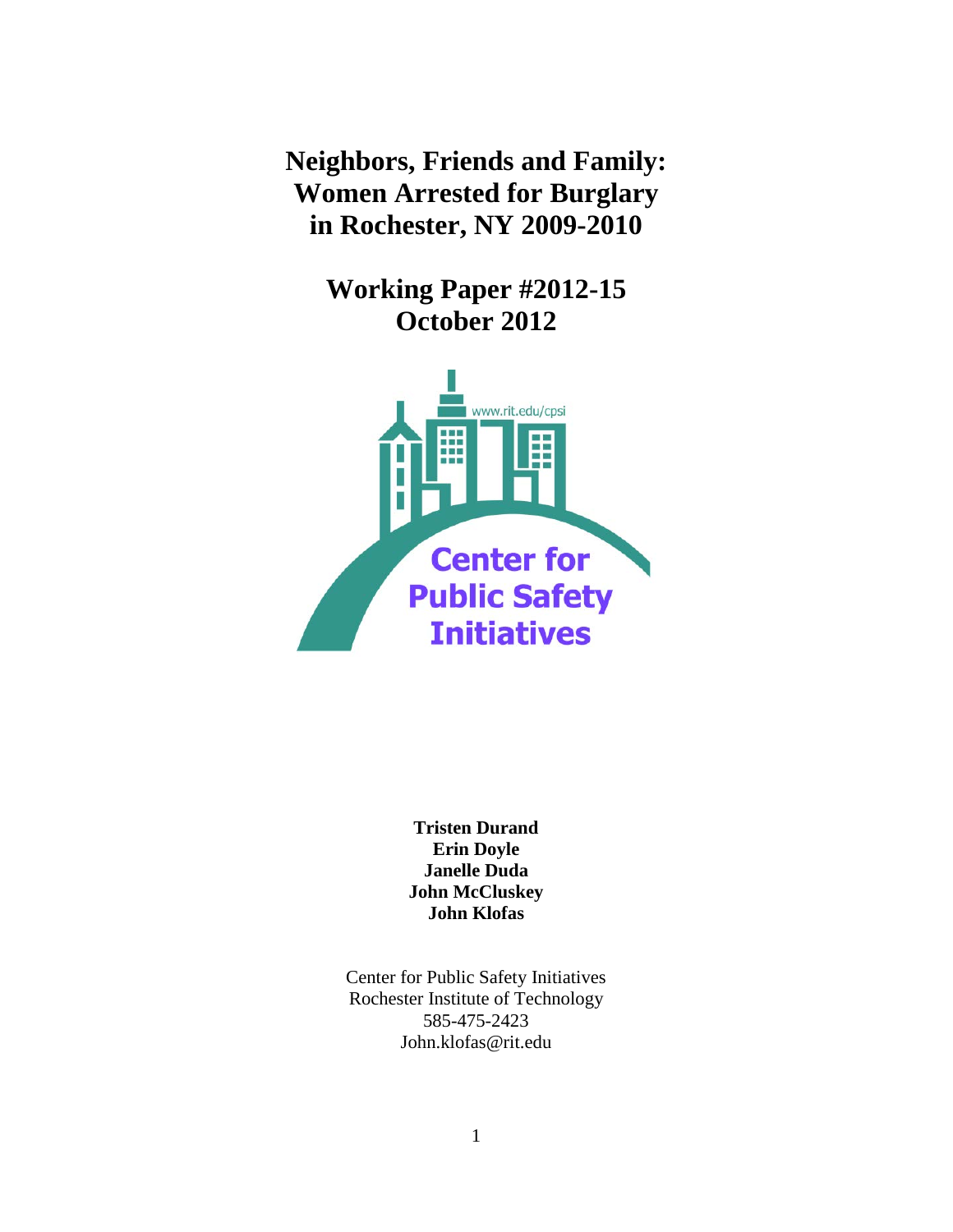# **INTRODUCTION**

This research is part of a series of studies completed on issues related to property crime in Rochester including analyses of larceny, metal theft, auto theft and pawn shop transactions. All the research is available on our web page under the "our work" section of [www.rit.edu/cpsi](http://www.rit.edu/cpsi) . This is the second paper in our series of studies related to burglary in Rochester. The first provides an analysis of all people arrested for burglary in Rochester during a two year period [\(http://www.rit.edu/cla/cpsi/WorkingPapers/2012/2012-06.pdf](http://www.rit.edu/cla/cpsi/WorkingPapers/2012/2012-06.pdf) ). This paper provides additional analyses of the females among those arrests.

Little research on residential burglary and burglary as a whole focuses on females and their participation in the crime. Burglary is a crime dominated by males and many have found that women tend to not be as involved. This paper is based on the data collected from the Monroe Crime Analysis Center on females arrested between the years 2009 and 2010 in Rochester, New York. By focusing on numerous aspects of female burglars' such as motive and relationships with victims, this paper's goal is to better understand the low level of female involvement in burglary and to compare their involvement to that of males.

## **BACKGROUND**

Burglary has been known to be a crime dominated by males. Thus, research has primarily focused on males and their involvement in the crime, raising questions then about female involvement in burglary. In 2009, 24,024 women were arrested nationally for burglary while 118,120 men were arrested, with females accounting for about 17% of those arrested while men accounted for 83% (Pasko & Chesney-Lind, 2012). In 2000 women made up about 13% of those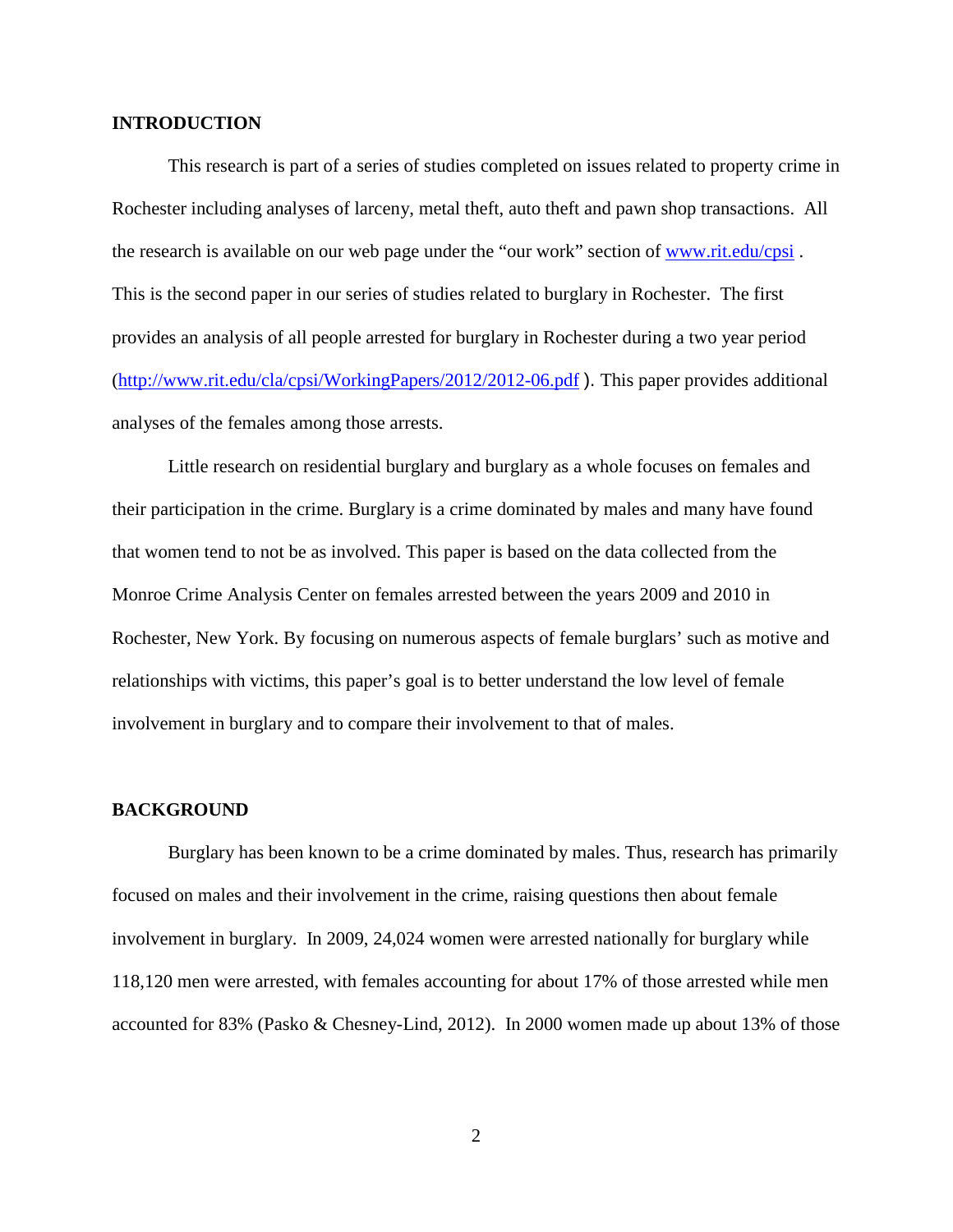arrested for burglary. As a result of the disproportionate numbers, the research about how and why females become involved in burglary has been limited.

Our examination of all people arrested for burglary in Rochester for 2009 and 2010 found that the list included a total of 26 females. This paper is based on data collected on all those arrested female burglars and a small random sample of 26 arrested males. The analysis focuses mainly on the burglary offense associated with the arrest. This information is useful for the understanding of women and crime as a whole. With research primarily emphasizing males and their involvement in crime, understanding crimes by women becomes a difficult task. This research can contribute to further understanding of the females involved in criminal behavior.

#### **METHOD**

The research presented in this paper uses the data made available through the Rochester Police Department and the Monroe Crime Analysis Center. The study is based on arrest reports for burglars arrested during the years 2009 and 2010. Over the two year period, 399 burglars were arrested; 26 (6.5%) of the 399 were females, while the remaining 373 were males.

The research conducted in this paper focuses on the following factors: motive, number of co-offenders, co-offender gender, victim-offender relationship, how they were apprehended, value of stolen goods, distance to crime, and criminal history. The Crime Reports as well as the reports of the investigations for the identified burglaries were used to gather the data for the analysis. With the analysis of female burglars, further research went into focusing on the same factors to outline the typology of the male burglars. A small random sample of 26 male burglars was selected with the initial goal of providing a comparison with a group that we expected would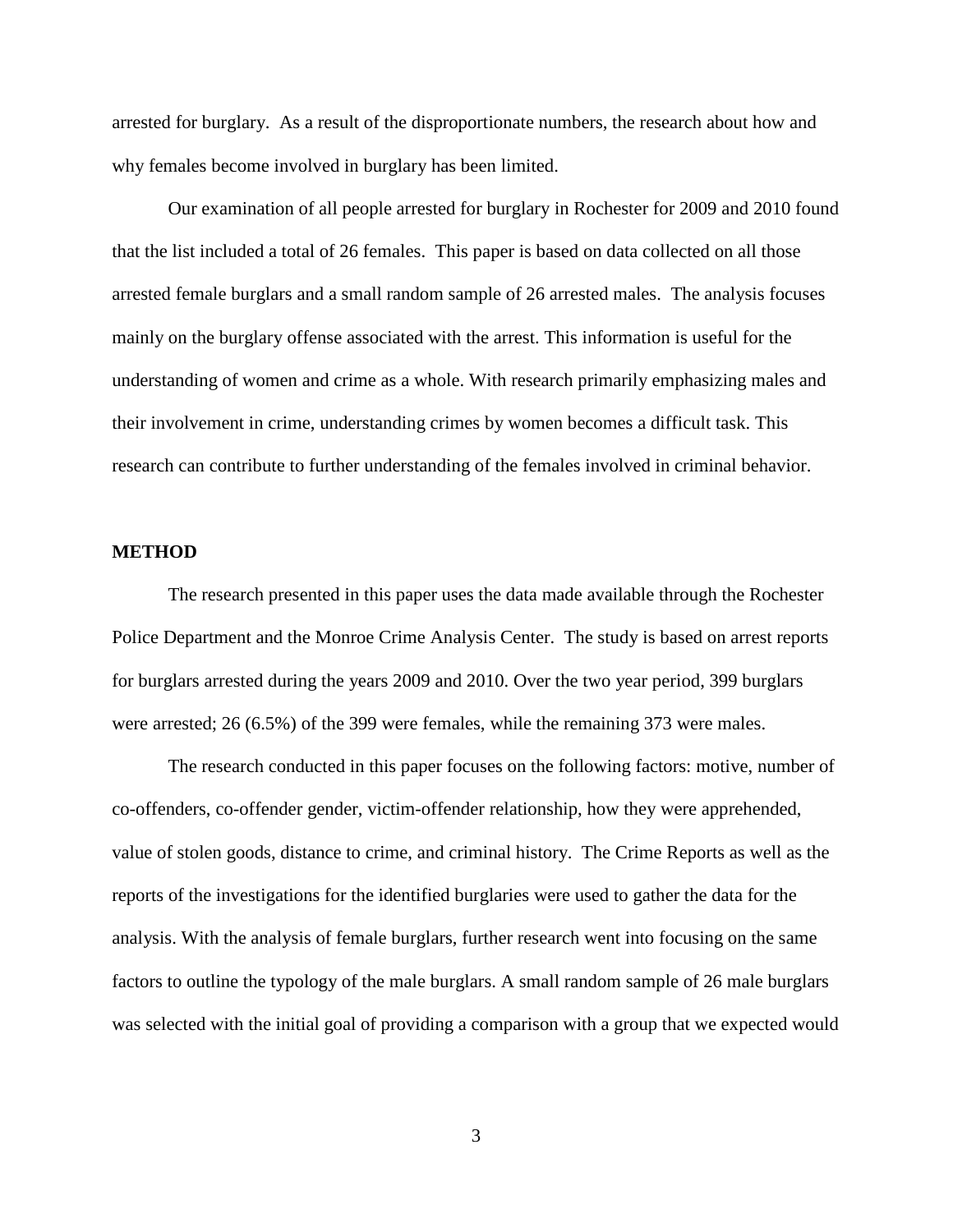reflect the common conception of burglars and their crimes. To our surprise, comparison between the genders showed greater similarity than expected.

# **MOTIVE**

We used a common shorthand to summarize aspects of our cases. If an offender's motive is classified as "expressive," it can be said that their crime was driven by an element of emotion. Conversely, an "instrumental" motive is one that is more consistent with a goal of monetary gain. In our research, it was found that 58% of the 26 arrested females were instrumental in their motives. Therefore, the remaining 42% of these females had an expressive motive that drove them to commit burglary. Examples of these motives were included harassment, child custody concerns and revenge. The analysis of male burglary suspects revealed that a majority of these burglars were motivated by monetary gain, as it was found that 81% of the males were driven by instrumental motives. But 19% of these males were found to have had expressive motives for committing burglary. Both males and females were more likely to commit the crime for instrumental motives but both also showed an unexpectedly high level of motivation grounded in emotional issues. Again, as was seen with the females, for the males, these expressive motives included custody issues and revenge.

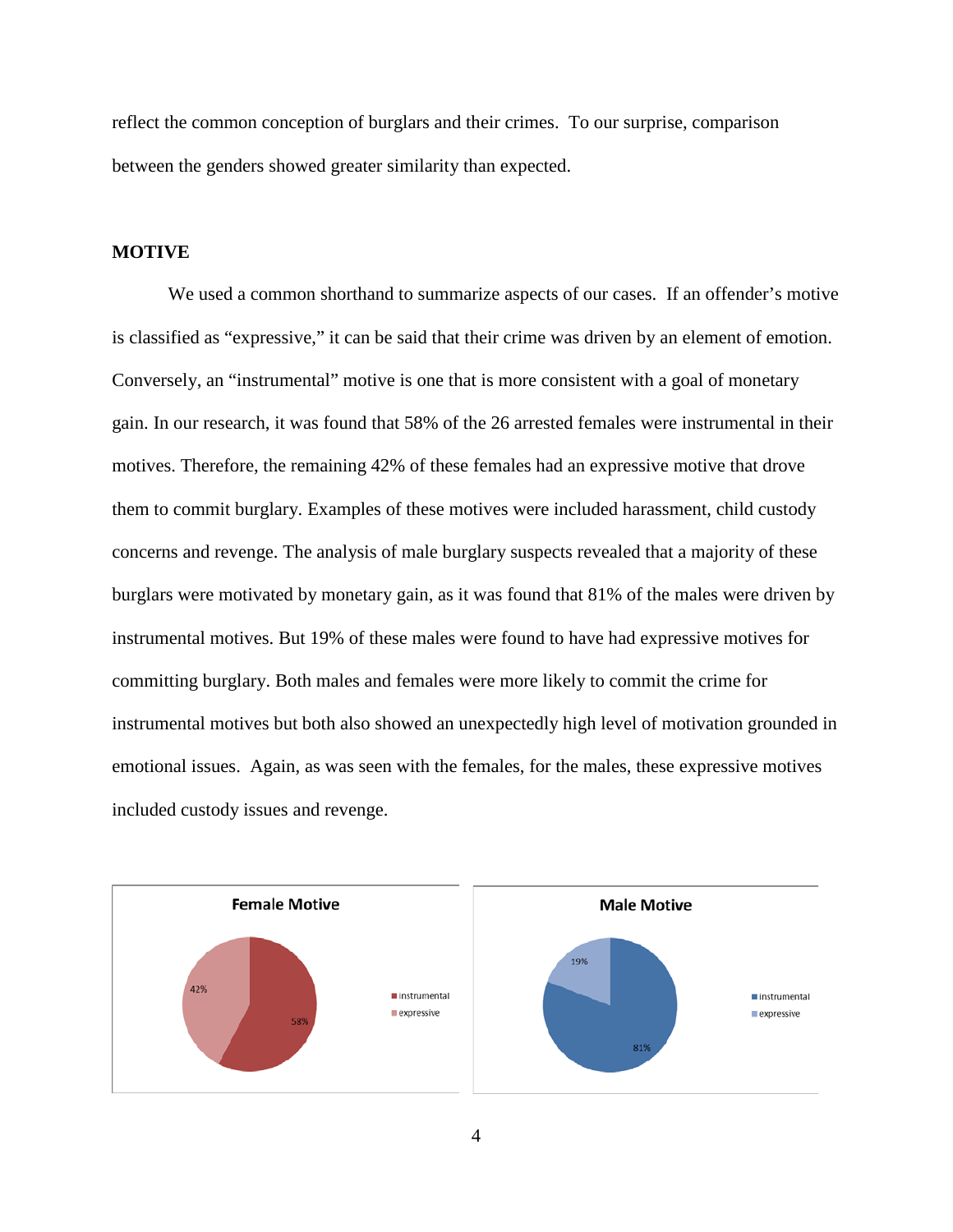## **NUMBER OF CO-OFFENDERS**

Past research has found that females who commit burglary tended to act within a group and that few females commit the crime alone. In on analysis (Decker, Wright, Redfern, and Smith's (1993) research showed that none of 18 active female burglars acted alone. In the data collected on the 26 arrested females in Rochester, six females committed burglary alone. Of the remaining 20, nineteen acted within a group of two or more offenders. One female's number of co-offenders was unknown. Very similar findings were made when the males were analyzed. Seventeen of the arrested male burglars worked in a group. Nine males acted alone. We found these results surprising as research on male burglars shows that they often commit the crime of burglary alone. Existing research had shown that females are more likely to co-offend than are males (Van Manstrigt and Farrington, 2009). While reading this research it is important to understand that unlike the Decker et al. study, the analysis in this paper is based only on arrested burglars. We recognize that results may be different when studying active burglars who have not been arrested.

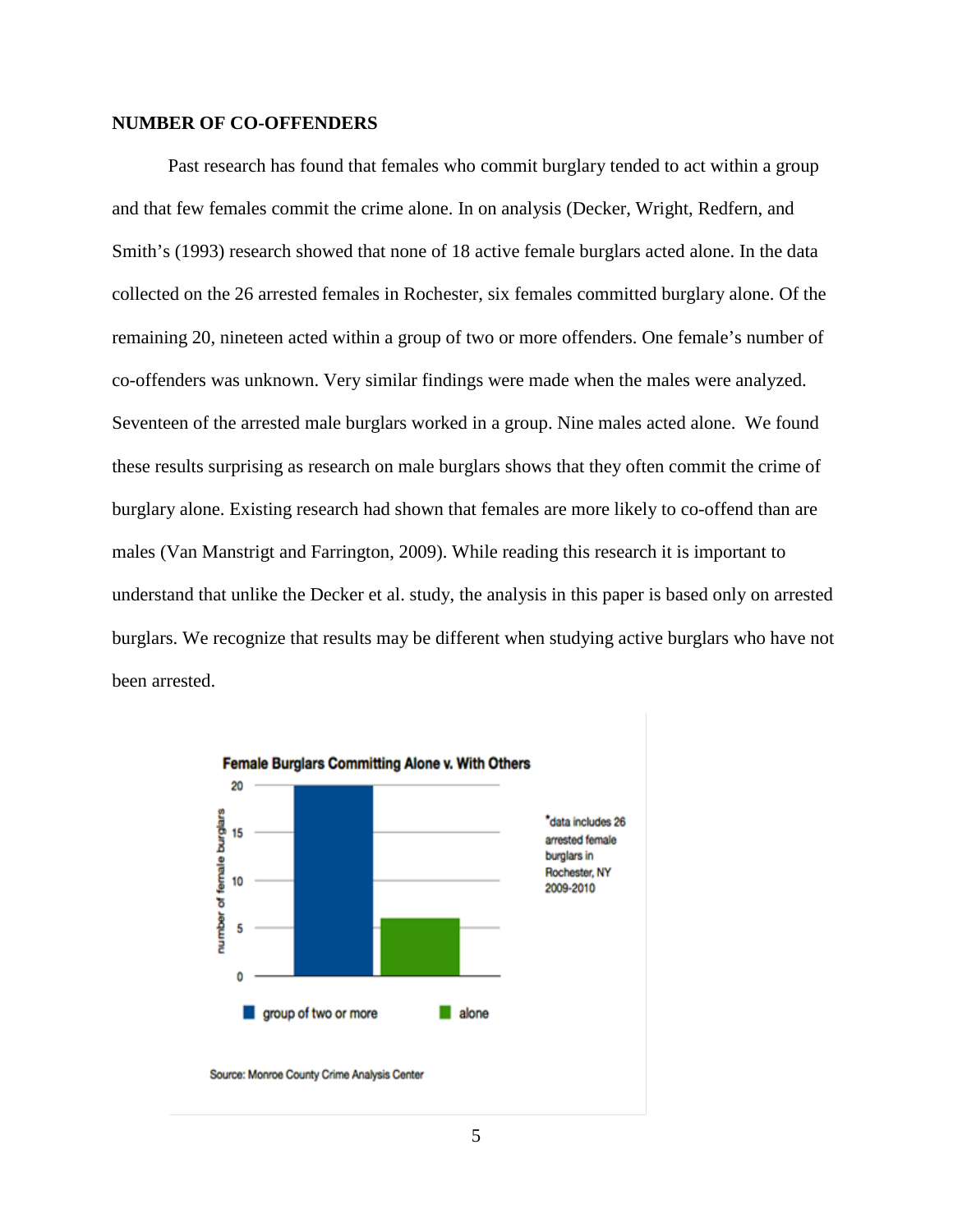

# **CO-OFFENDER GENDER**

Research suggests that females often commit burglary within a group that includes a male counterpart (Mullins & Wright, 2002). Of the 19 females burglary suspects linked with a group of two or more offenders, 15 females acted with only males. Three females committed the crime only with other females. The one remaining female committed the crime with co-offenders of both genders. These findings support the past research referenced above. Research has also found that males tend to have male co-offenders, if any co-offender is present. This is explained by assumptions around females lacking the physical and emotional strength of males (Mullins, 2003). In the sample of 26 arrested male burglars, 9 males worked alone. The co-offender(s) gender of the remaining 17 males was analyzed and showed that 13 males worked with one or more persons who is of the same gender, two of the male burglars offended with female counterparts, and one of the arrested male burglars worked in a group composed of both genders. The remaining male burglar committed burglary with one other person of unknown gender. Thus, males also predominantly worked with males when co-offenders were present.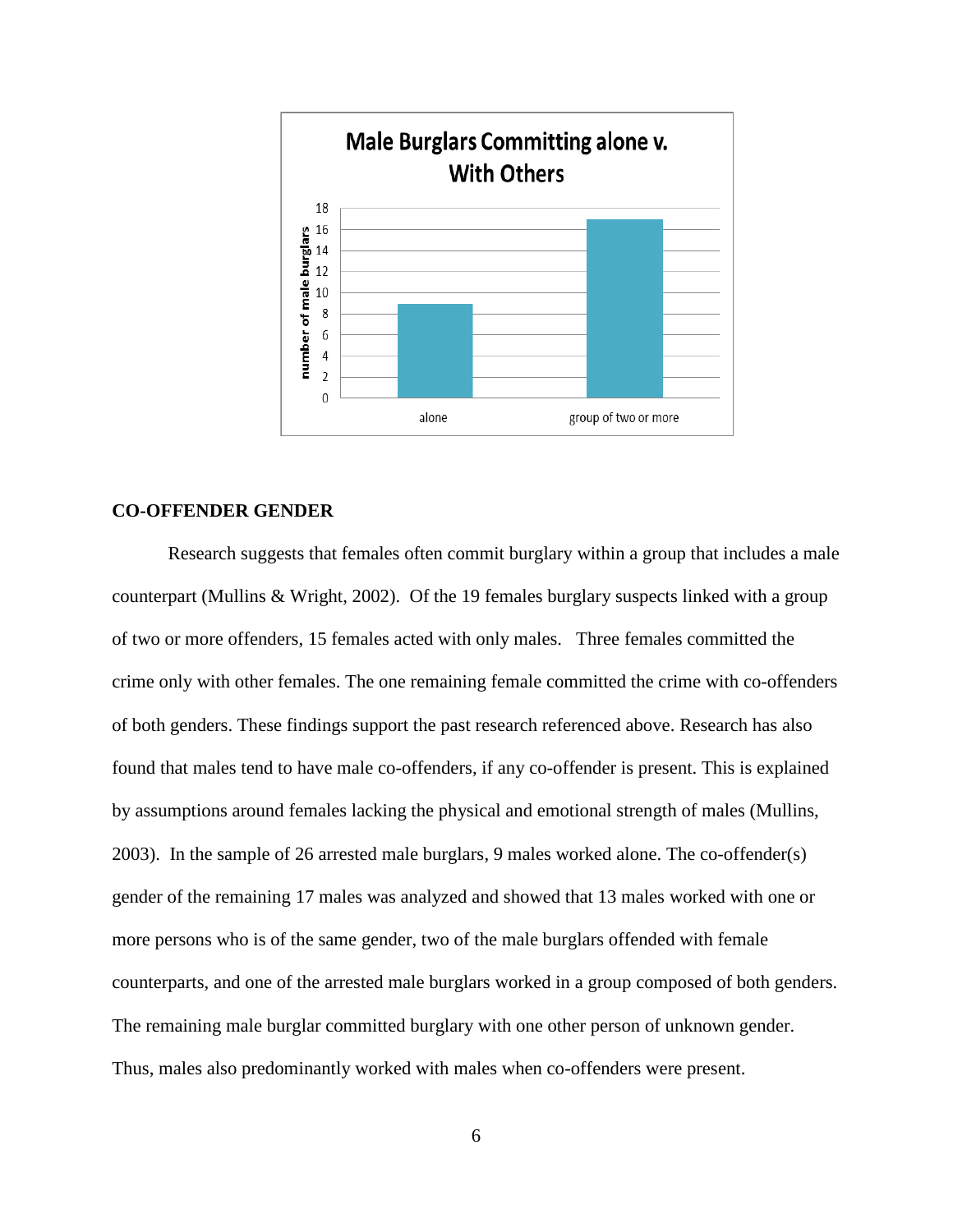## **VICTIM-SUSPECT RELATIONSHIP**

The relationships between the 26 arrested females in our study and their victims varied. For 5 females, there was either an unknown or nonexistent relationship present between them and their victim. The 21 remaining females, however, did have some type of relationship with their victim. The most common relationship was that of an acquaintance. In this study the term "acquaintance" is used for neighbors, co-workers, and friends. Ten females were acquainted with their victims. The second most common relationship was that of a family member or ex-family member. That accounted for six of the females' victims. Five females burgled from someone identified as an ex-partner. Although the romantic partner relationship with victims does appear in the data, the most common relationship presented is that of a neighbor relationship. When looking at the random sample of 26 arrested male burglars, it was found that half of the victimoffender relationships were unknown. The most common known relationship the males had with their victims was that of an ex-partner. That is, 5 of the reported burglaries claimed that the arrested burglar was an ex-boyfriend of his victim. The next most common relationship was that of a family member. Three of the arrested males burgled a family member. One burglar is his victim's cousin, one is a nephew to his victim, and the third is a nephew-in-law. The next most common relationship was that of an acquaintance. Five of the male burglars were reported to have some form of casual acquaintance with their victim. The charts below illustrate the findings.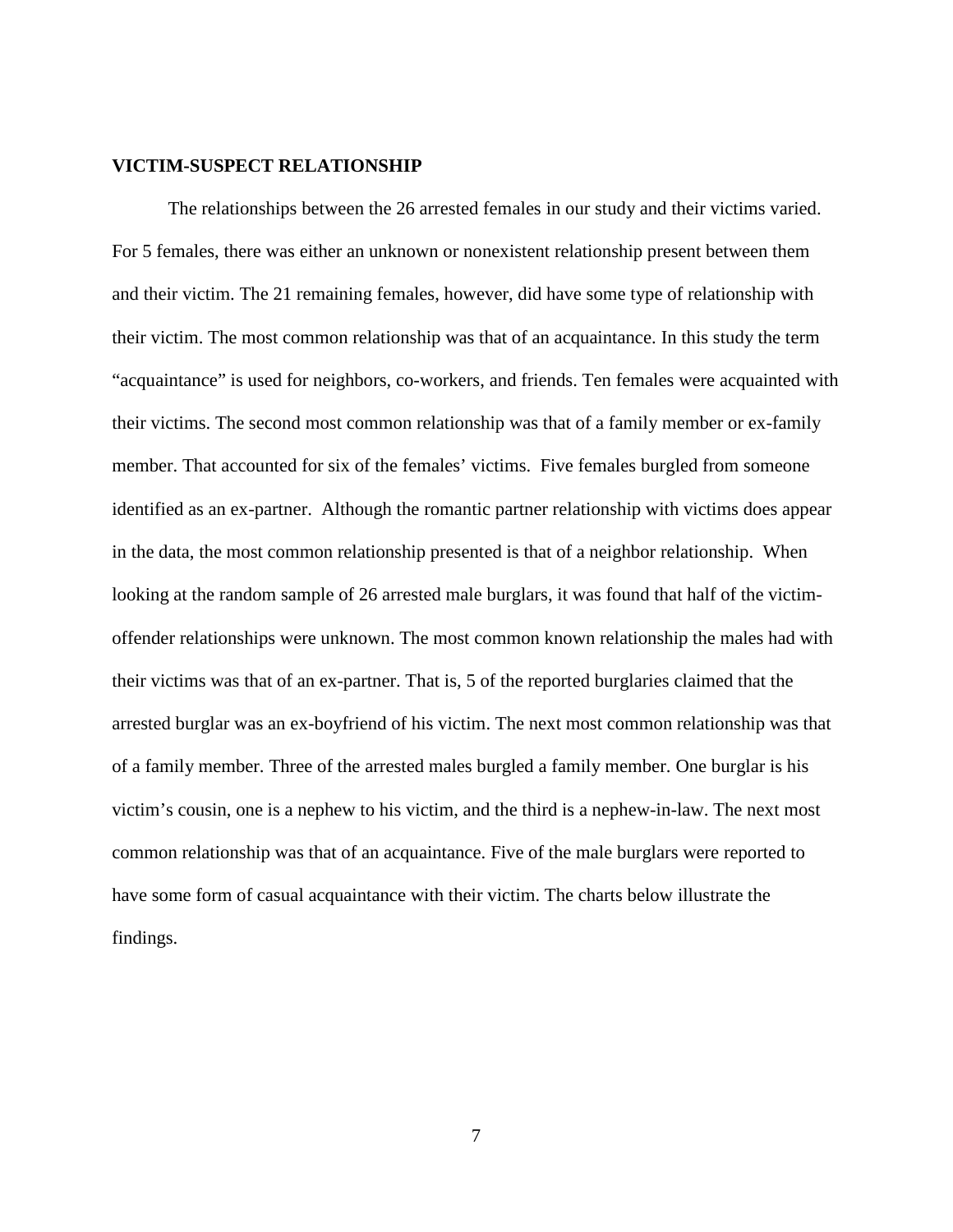

# **HOW THE SUSPECTS WERE APPREHENDED**

The data on Rochester's arrested female burglars shows that 23 out of the 26 were identified during the commission of the crime. Twelve females were caught by the victim, who was in the residence at the time of the burglary. Eleven of the 26 were caught by witnesses. These witnesses were usually neighbors who saw the crime occur. Of the remaining, one female confessed to the police, one was caught on a security camera, and another was caught based on police suspicion. For the female burglars, the presence of witnesses or victims had a major influence on whether or not the offenders are apprehended. In the analysis of the male burglars, a similar pattern was found. Ten offenders were apprehended as a result of the victim calling in the burglary while it was taking place, or directly thereafter. Six males were apprehended after the victim learned their identity and informed the police. Five of the male burglars were apprehended because a neighbor who witnessed the crime assisted the police. Three males were apprehended when police arrived on the scene of a burglary in process. Lastly, one male was apprehended after the police received an anonymous tip, and one male was apprehended after a person with knowledge assisted the police.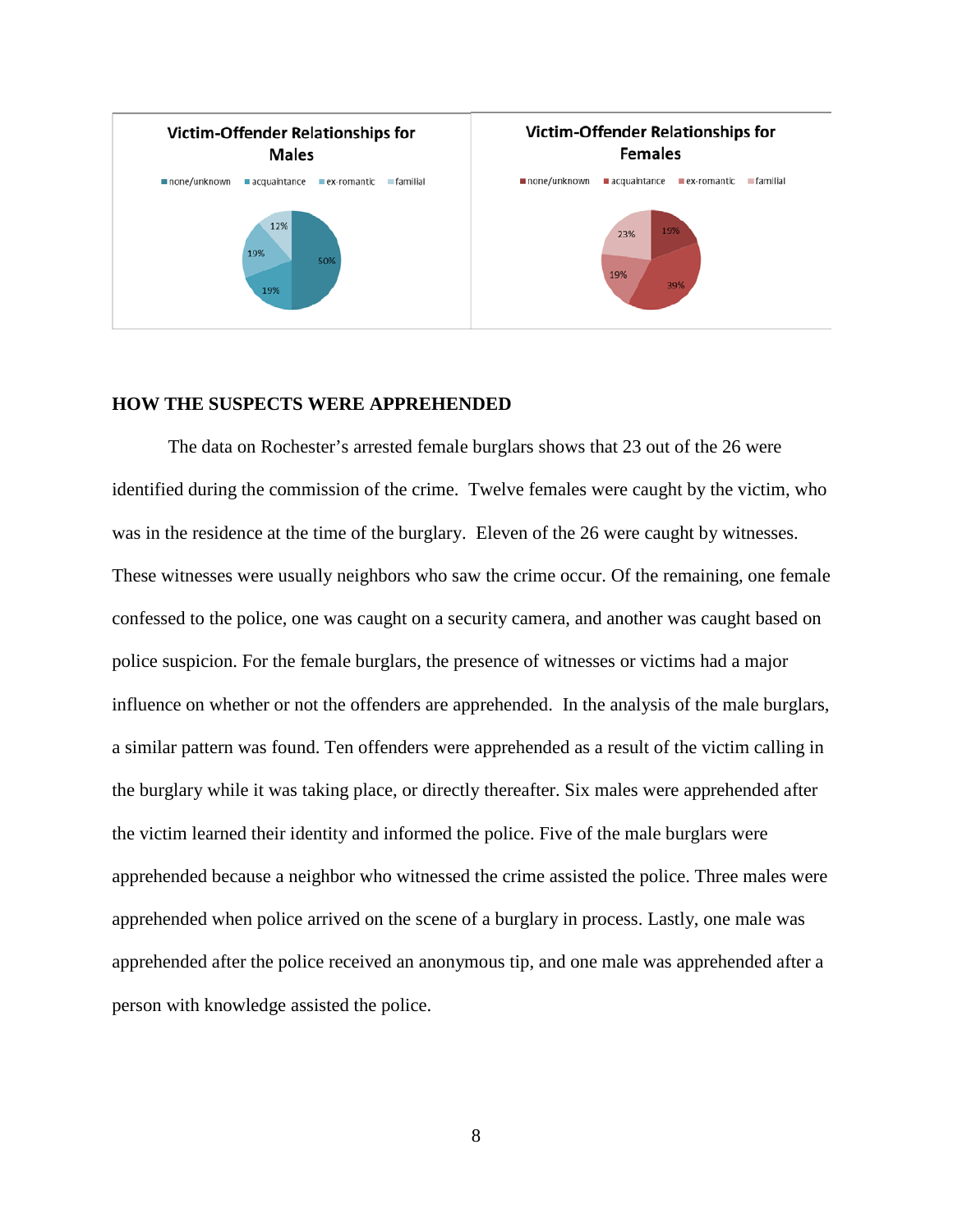# **VALUE OF STOLEN GOODS**

The breakdown of the value of goods stolen by females was almost identical to that of the goods stolen by males. The goods stolen by arrested female burglars included electronics, jewelry, clothing, money, decor, furniture, and even appliances. The value of the stolen goods ranged from \$0 to over \$5,000. For the most part, females tended to steal items valued between \$0 and \$500. Twelve females stole items valued within that range. Goods exceeding \$1,000 tended to be appliances and furniture or numerous electronics and expensive jewelry items.

Two females did not steal anything, but rather entered a home in a child custody dispute and were arrested for burglary. In New York State, a person is guilty of burglary when he or she knowingly enters or remains unlawfully in a building with the intent to commit a crime. These females entered a home, were asked to leave and refused to do so. As a result, their conduct was labeled as burglary.

Four of the 26 random males were also arrested for burglary after entering a property unlawfully. These were all cases of family trouble. In these situations, no items were stolen. However, there was property damage in some cases. In the cases in which property was stolen, the most common items stolen were electronics.

The total value of goods stolen by each offender was difficult to calculate due to reporting errors and discrepancies. However, it can be concluded that the lowest reported value of damaged or stolen property was \$0, and the highest value was \$14,000. Most commonly, the value of stolen goods ranged between \$0 and \$500. When compared in the tables below, the value of goods stolen by males and females are strikingly similar.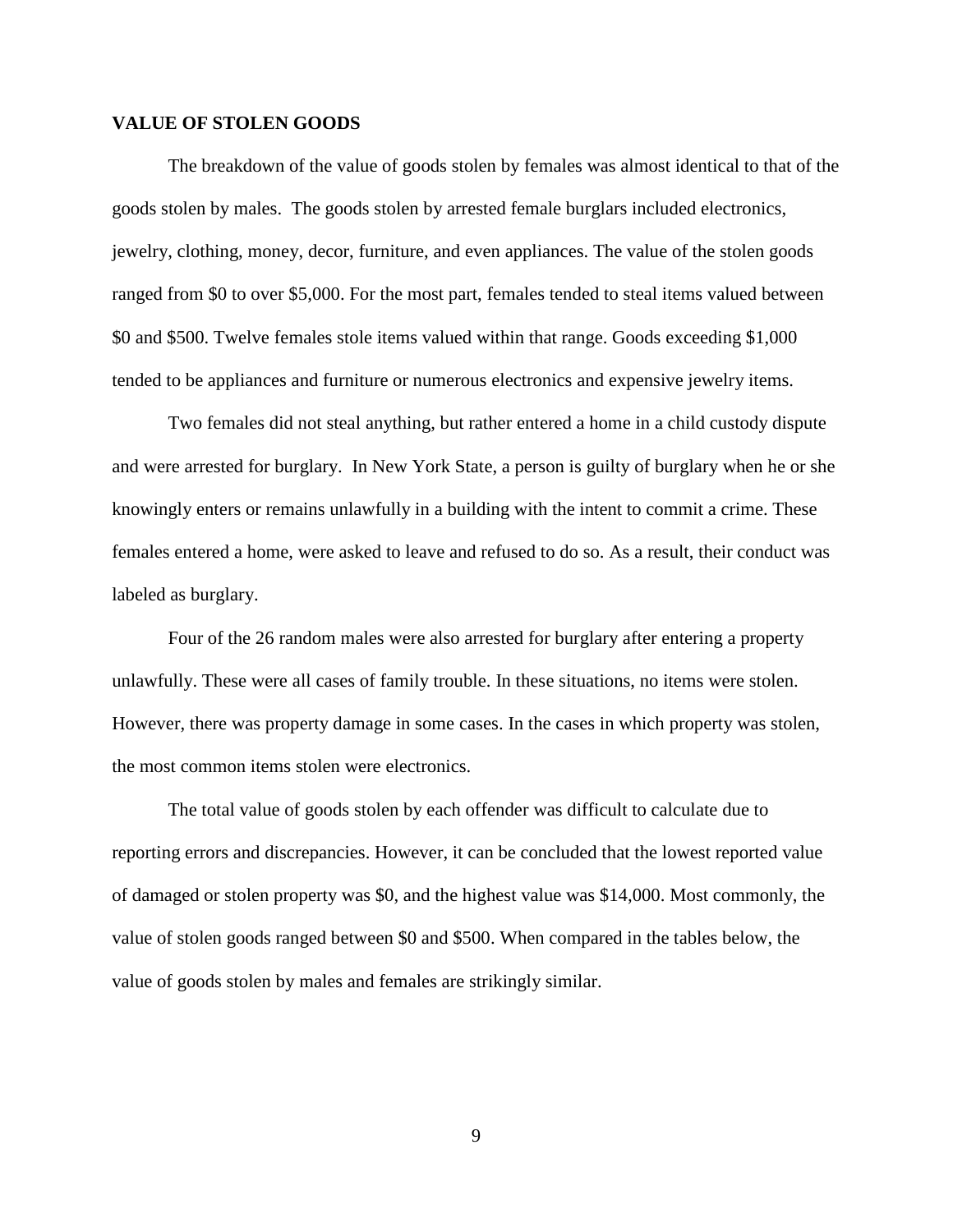

#### **DISTANCE TO CRIME**

Females tended to travel less than males to commit burglary, only averaging about 1.4 miles as opposed to males traveling 1.8 miles. Past research proposes that for those committing the crime of burglary, long distances are not common as most burglaries are committed within a distance under 3 miles from their residence. Perhaps females commit burglaries within a shorter geographical distance due to their motive or relationship with the victim.

### **RECORDS OF PREVIOUS ARRESTS**

Criminal records of the females arrested for burglary were reviewed, for both before and after the years 2009 and 2010. All had arrest records and the majority had been arrested numerous times. Of the 26 females, only three females were previously arrested only once. The remaining 23 females were arrested two or more times over a number of years for various reasons. All of the arrested females had prior arrests for burglary.

The female with the largest number of arrests had been arrested eighteen times between the years of 2005 and 2010. The 23 females who were arrested more than once were arrested for a range of other crimes including petit larceny, criminal mischief, criminal intent, driving while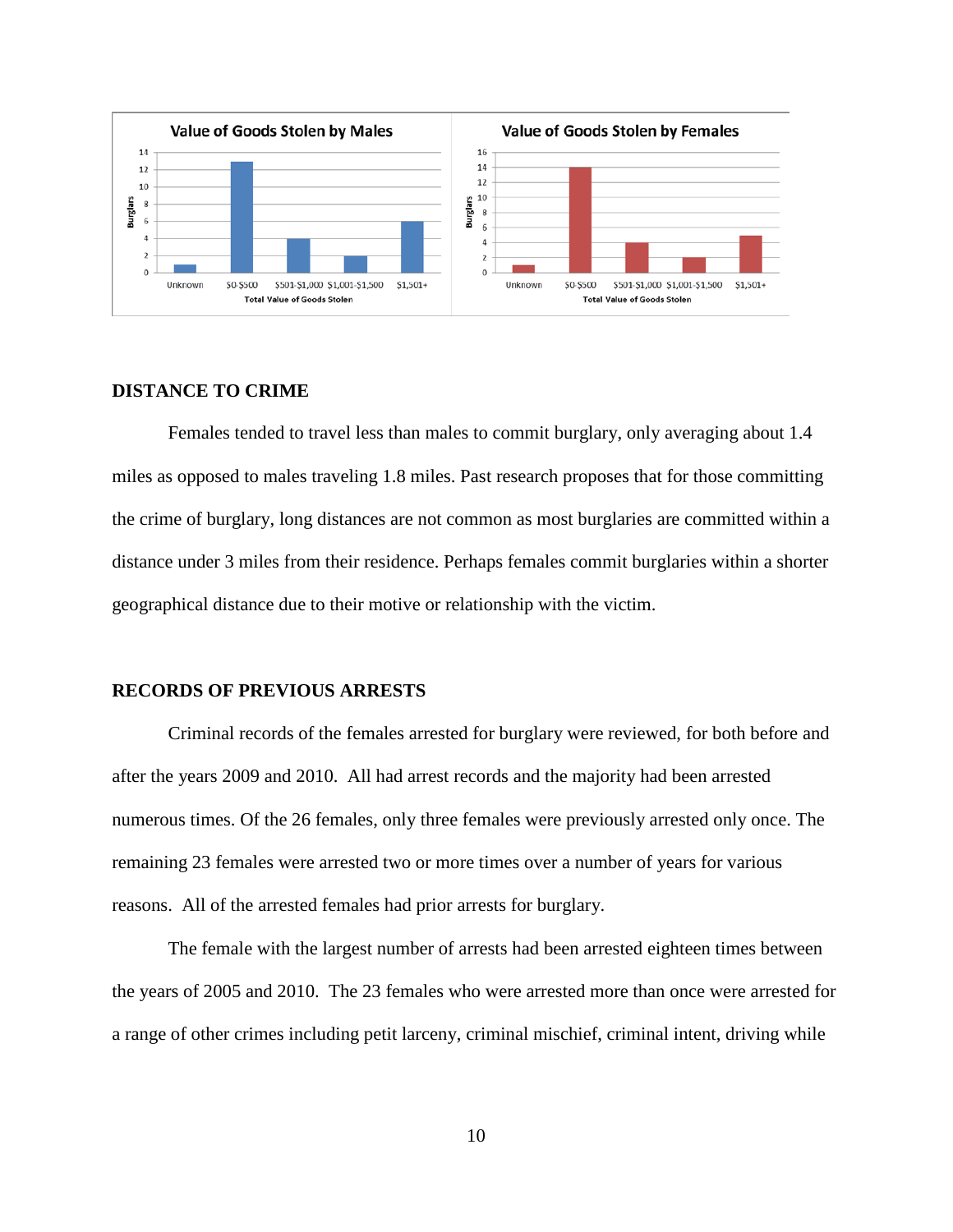intoxicated, disorderly conduct, harassment, conspiracy, assault, and many other crimes. The most common cause of arrest among the 23 females was petit larceny.

In our sample of males, the majority of the arrested burglars also had extensive arrest records with 23 of the 26 previously arrested two or more times. One of the males was arrested 13 times between the years of 2005 and 2010 and four others had 11 total prior arrests. The 23 who were arrested more than once were arrested for a variety of crimes. Five had been arrested more than one time for burglary. Other included: robbery, petit larceny, disorderly conduct, possession of a controlled substance, stolen property, criminal mischief, simple assault, among others. The most common cause of arrest among the 23 males (after discounting the burglary arrest that allowed for their inclusion in this analysis) was for petit larceny, and then burglary, followed by simple assault. Again, these findings are very similar to that of the females.

# **Summary**

- 1. Women make up a small percentage -6.5%- of arrested burglars in Rochester.
- 2. Arrested female burglars are most likely to burglarize someone they know and often appear to select their victim as part of some emotional turmoil. Fewer but still a surprising number of males had similar motives.
- 3. For arrested males and females many of the burglaries involved more than one participant. Both tended to have male co-offenders.
- 4. Female and male burglary suspects were most likely to have been arrested as a result of being identified during the crime by the victim or another witness. This clearly supports the view that the crimes of arrested burglars may differ significantly from those where no suspect is arrested.
- 5. Arrested make and female burglars tended to have substantial arrest records which included prior arrests for burglary.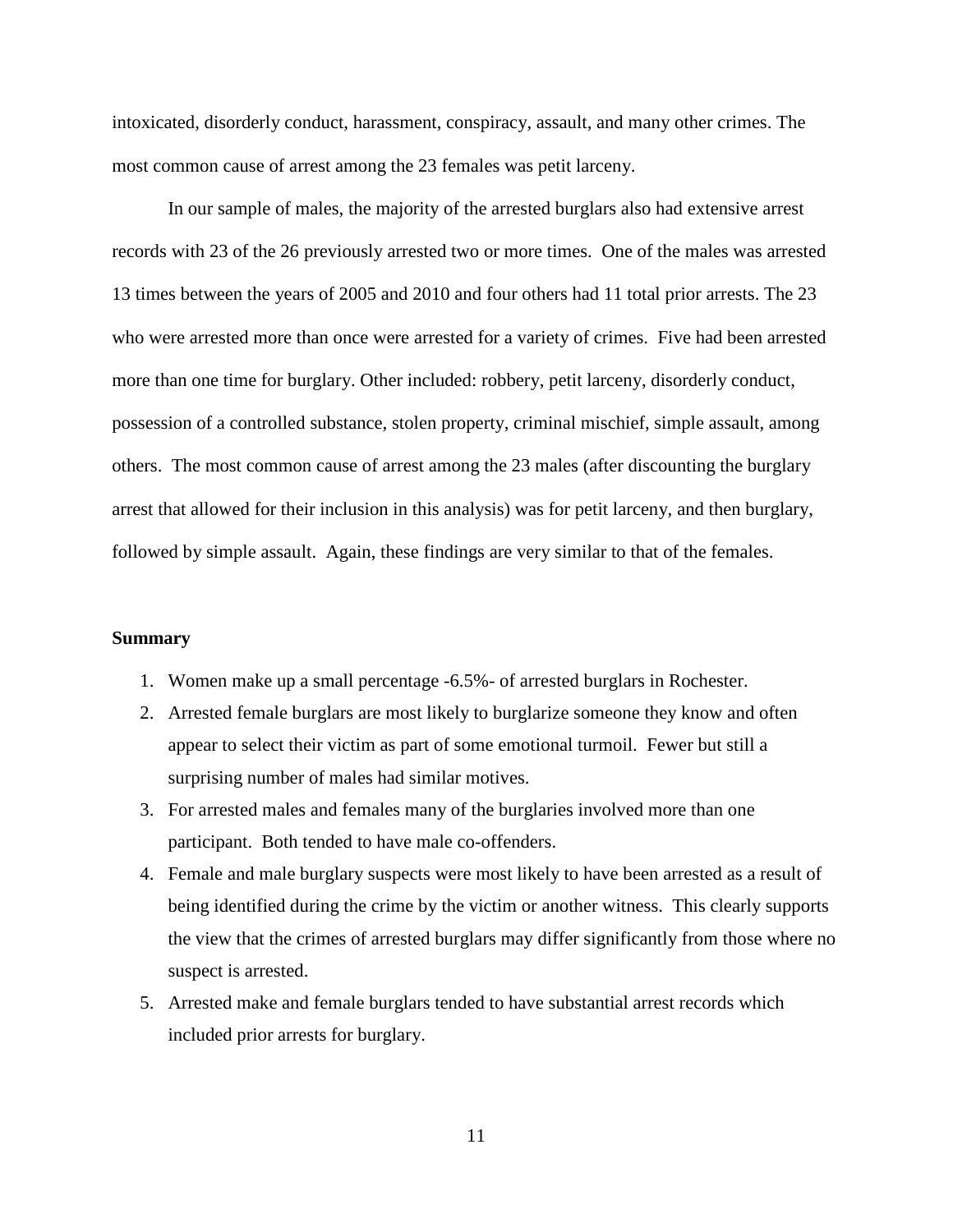# **CONCLUSION**

Looking at the data on arrested male and female burglars has proved surprising in the vast number of overlap amongst the two genders in commissioning this crime. It is important, however, to appreciate the study's limitations due to the focus exclusively on people arrested for burglary. Nationally only about 12% of burglaries result in an arrest, and as this research shows those arrests often come about because of the relationship between suspect and victim. There is thus little reason to assume that non-arrested burglars share the characteristics of our arrested burglars. That also seems supported by the studies of active burglars. This research shows that the expected differences between males and females as presented in that research are not reflected amongst arrested burglars. In fact it may be the relationship to the victim that is the most important factor in understanding arrested burglars

# **FUTURE RESEARCH**

With the above analysis complete, we have several questions which we would like to investigate further. These questions include:

1. How does the data on arrested burglars differ from that of active burglars?

2. What are the similarities between active male and female burglars?

3. How do the remaining 373 male arrested male burglars compare to this analysis?

4. How common is repeat burglary and what are the characteristics of people and residences that are subjected to repeated victimization?

5. How do relationships and conflict play a role in the commission of burglary?

6. What are some effective methods for law enforcement to prevent burglary from occurring?